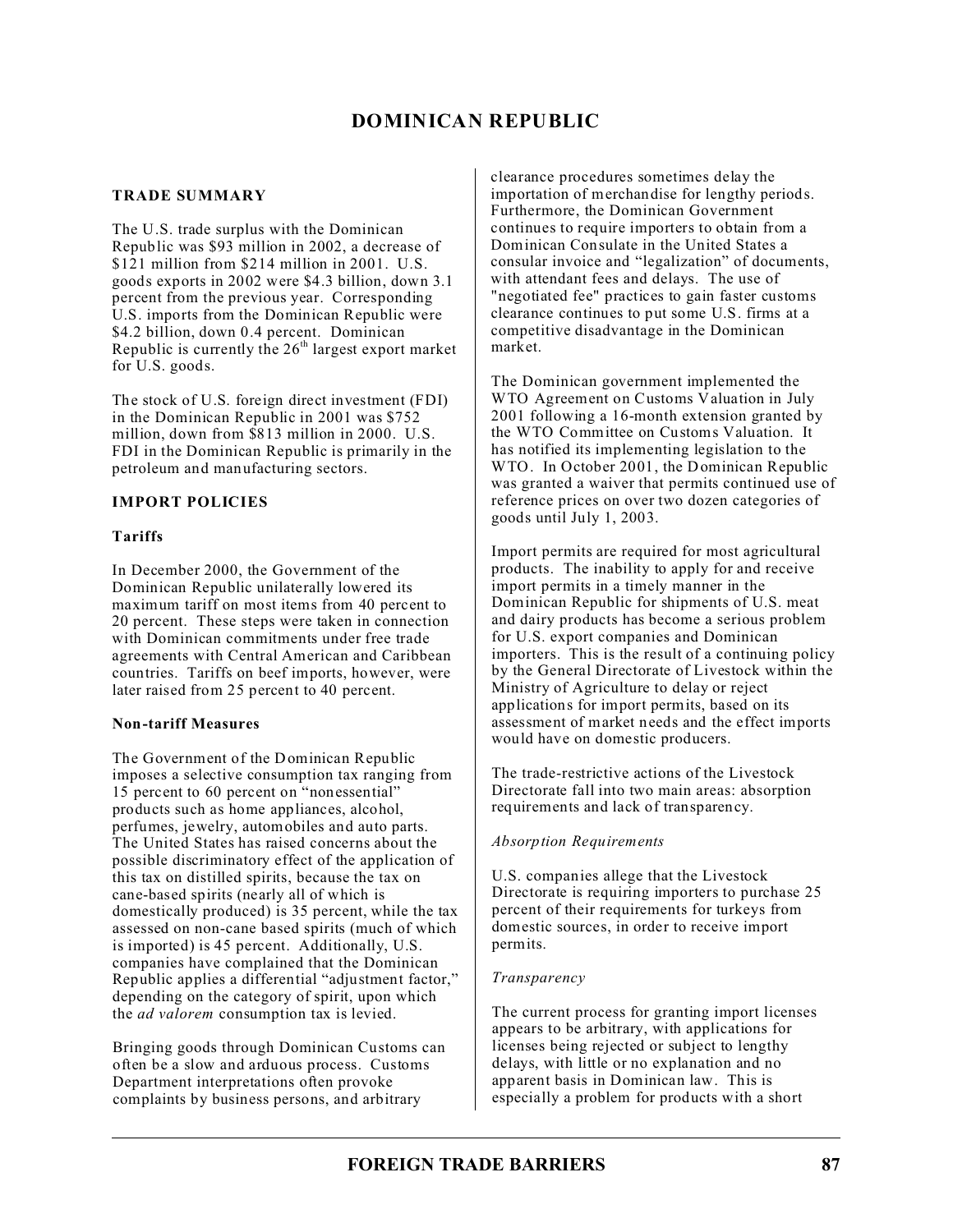# **DOMINICAN REPUBLIC**

shelf life, such as yogurt, which could quickly pass its expiration date if delayed in port. Some U.S. companies have reported that they are no longer attempting to export to the Dominican Republic because of financial losses and frustration from previous attempts to obtain import permits.

U.S. companies have also expressed concern that the Dominican Dealer Protection Law 173, which applies only to foreign and not domestic suppliers, makes it extremely difficult to terminate contracts with local agents or distributors without paying exorbitant indemnities. Several U.S. companies have lost lawsuits brought under this law and have suffered significant financial penalties. This law has had a negative impact on market access and on consumer welfare in the Dominican Republic.

## **STANDARDS, TESTING, LABELING AND CERTIFICATION**

The Dominican Republic generally accepts U.S. certifications and standards. U.S. agricultural exports are sometimes subject to sanitary and phytosanitary measures that appear to be arbitrarily enforced and not based on science.

# **GOVERNMENT PROCUREMENT**

There is no explicit "buy national" policy; however, government procurement is often conducted without the benefit of open bidding. The processes by which contractors and/or suppliers are chosen are often opaque. The Dominican Republic is not a signatory of the WTO Agreement on Government Procurement. The U.S. has raised concerns regarding the Dominican Republic's lack of cooperation in the WTO Working Party on Transparency in Government Procurement. As a result of these concerns, the U.S. has suspended a waiver of "Buy America Act" provisions that had previously been applied to the Dominican Republic.

# **EXPORT SUBSIDIES**

The Dominican Republic does not have aggressive export-promotion schemes other than the exemptions given to firms in the free trade zones. A tax rebate scheme designed to encourage exports is considered a failure and is not usually used by exporters.

An unusual oversupply situation occurred in the rice sector in 2002, and the Dominican

government has announced plans to export surpluses at subsidized prices. High domestic support prices have led to production that exceeds domestic demand, and the large surpluses are expensive for the Dominican government to maintain. The volumes of subsidized rice exported could reach 240,000 metric tons, and the net subsidy on exports as high as \$100 million.

# **INTELLECTUAL PROPERTY RIGHTS (IPR) PROTECTION**

Concerns that Dominican law does not provide adequate and effective protection of intellectual property rights exist particularly with respect to the trademark and patent regimes. Although the Dominican Republic has strong legislation to protect copyrights, it lacks resources for enforcement. The Dominican Republic was placed on the USTR Special 301 Priority Watch List in 1998, where it has remained due to continuing concerns about the apparent lack of TRIPS-consistent laws, and inadequate enforcement against piracy and counterfeiting.

## **Patents**

Patent legislation passed in 2000 appears to fall considerably short of the requirements of TRIPS in several areas including inappropriate limitations on what inventions may be patented, and overly broad provisions related to compulsory licensing. The Dominican government has pledged to bring its intellectual property regime up to TRIPS standards, and the United States and Dominican governments have held consultations on these matters.

# **Copyrights**

Despite a new, TRIPS-compliant copyright law passed in 2000 and some improvement in enforcement activity, piracy of copyrighted materials is still widespread. Video and audio recordings and software are being copied without authorization despite the government's efforts to seize and destroy such pirated goods. The United States Government continues to receive serious reports of television and cable operators rebroadcasting signals without compensating either the original broadcaster or the originator of the recording.